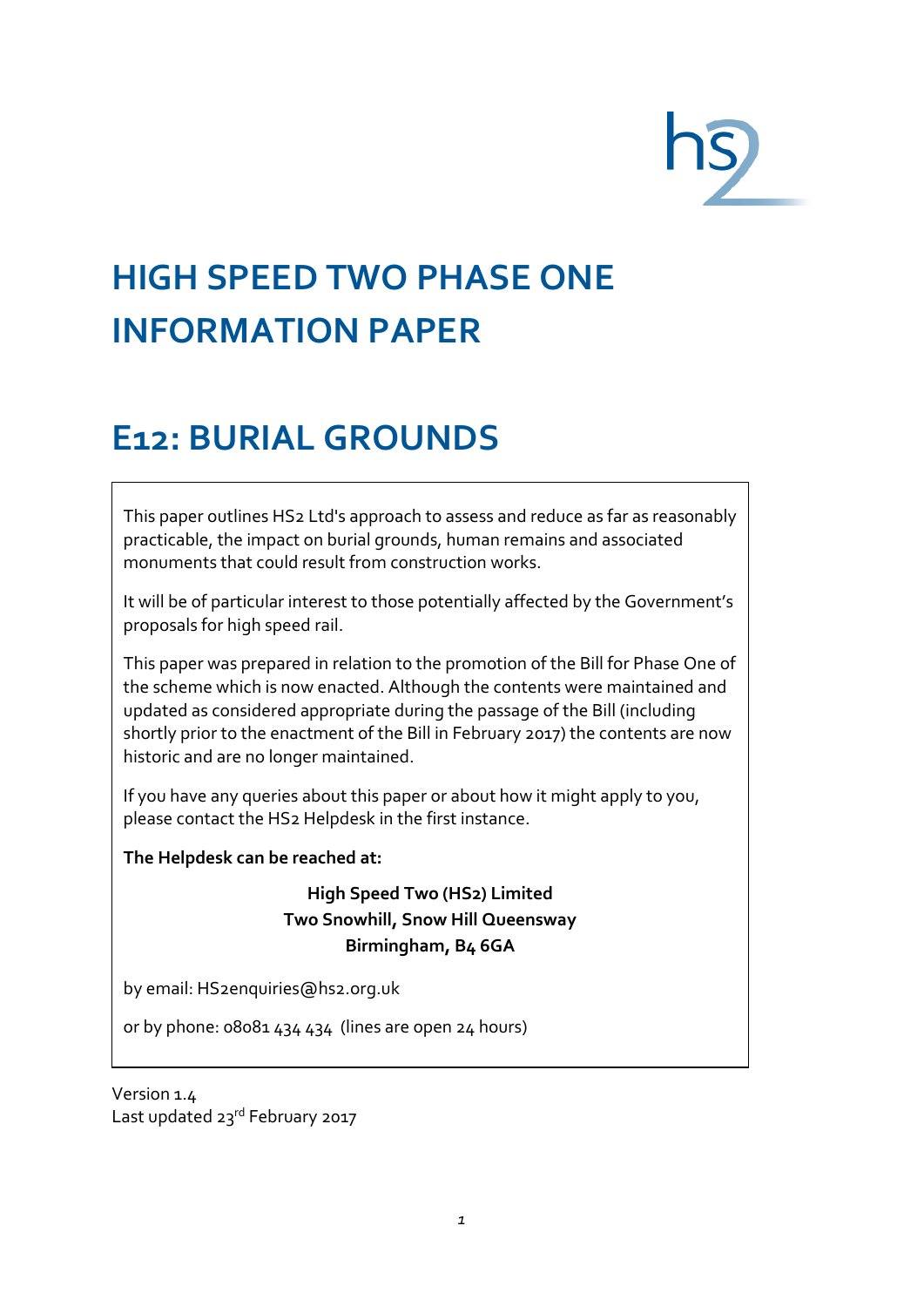## **E12: BURIAL GROUNDS**

#### **1. Introduction**

- High Speed Two (HS2) is the Government's proposal for a new, high speed  $1.1.$ north-south railway. The proposal is being taken forward in two phases: Phase One will connect London with Birmingham and the West Midlands and Phase Two will extend the route to Manchester, Leeds and beyond.
- HS2 Ltd is the non-departmental public body responsible for developing and  $1.2.$ promoting these proposals. The company works to a Development Agreement made with the Secretary of State for Transport.
- $1.3.$ In November 20[1](#page-1-0)3, HS2 Ltd deposited a hybrid Bill<sup>1</sup> with Parliament to seek powers for the construction and operation of Phase One of HS2 (sometimes referred to as 'the Proposed Scheme'). The Bill is the culmination of nearly six years of work, including an Environmental Impact Assessment (EIA), the results of which were reported in an Environmental Statement (ES) submitted alongside the Bill. The Secretary of State has also published draft Environmental Minimum Requirements (EMRs), which set out the environmental and sustainability commitments that will be observed in the construction of the Proposed Scheme.
- The Bill is being promoted through Parliament by the Secretary of State for  $1.4.$ Transport (the 'Promoter'). The Secretary of State will also appoint a body responsible for delivering the Proposed Scheme under the powers granted by the Bill.
- $1.5.$ This body is known as the 'nominated undertaker'. There may well be more than one nominated undertaker – for example, HS2 Ltd could become the nominated undertaker for the main railway works, while Network Rail could become the nominated undertaker for works to an existing station such as Euston. But whoever they are, all nominated undertakers will be bound by the obligations contained in the Bill and the policies established in the EMRs.
- $1.6.$ These information papers have been produced to explain the commitments made in the Bill and the EMRs and how they will be applied to the design and construction of the Proposed Scheme. They also provide information about the Proposed Scheme itself, the powers contained in the Bill and how particular decisions about the project have been reached.

#### **2. Burial Grounds, Human Remains and Monuments**

 $2.1.$ This information paper outlines HS2 Ltd's approach to assess and reduce as far as reasonably practicable, the impact on burial grounds, war graves, human

<u>.</u>

<span id="page-1-0"></span><sup>1</sup>The High Speed Rail (London – West Midlands) Bill, hereafter 'the Bill'.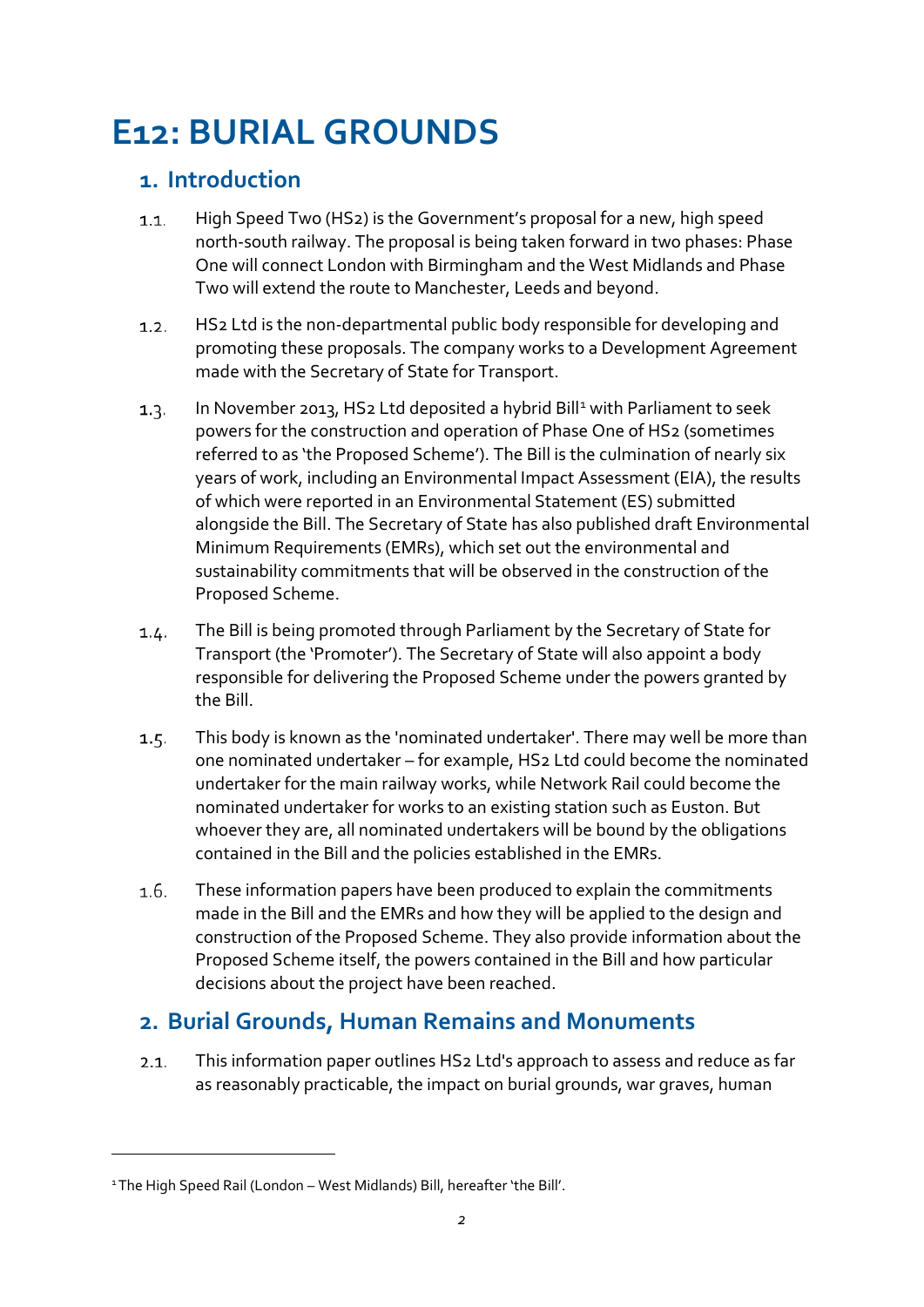remains and associated funerary monuments (e.g. gravestones) that could result from the construction of Phase One of HS2.

- All human remains affected by Phase One of HS2 will be treated with all due  $2.2.$ dignity, respect and care. Any impact caused by Phase One works on human remains and associated monuments is an emotive and complex matter and HS2 Ltd and the Promoter recognise their duty to address the concerns of individuals and communities.
- Construction of Phase One of HS2 will require a range of activities which will  $2.3.$ involve ground excavation. Such works will have a direct physical impact on known burial grounds (see table 1.1) and also have the potential to reveal and remove human remains associated with archaeological investigations<sup>[2](#page-2-0)</sup>.
- Burial grounds have been avoided as far as practicable during the development  $2.4.$ of the scheme design. Where avoidance has not been possible, every attempt will be made to limit the impact on burial grounds during the development of the detailed scheme design.
- HS2 Ltd and the Promoter will continue their engagement with relevant  $2.5.$ organisations and individuals regarding the impact of Phase One of HS2 on burial grounds, human remains and associated monuments.

### **3. Schedule 20 to the Bill**

- Schedule 20 'Burial Grounds' to the Bill provides a regime for the removal of  $3.1.$ human remains and related funerary monuments. The Schedule disapplies existing legislation in relation to burial grounds, human remains and monuments to deceased persons to enable works authorised by the Bill to be carried out. The disapplication is conditional on those remains being removed and dealt with in accordance with the requirements of Schedule 20.
- Schedule 20 includes the need for the nominated undertaker to publish and  $3.2.$ display notice, in relevant local newspapers and near the burial ground, of the intention to remove any human remains or monument. This notice will include an explanation that a qualifying relative or personal representative may within 56 days, apply for a licence to remove the remains and monument themselves. No such notice is required in cases where the Secretary of State is satisfied that remains were buried more than 100 years ago and that no relative or representative is likely to object.
- Where burial has occurred over 100 years ago, consideration will be given to the  $3.3.$ extent of archaeological investigation and recording. The nature and extent of any archaeological investigation will be determined in discussion with Historic England, the Archbishops' Council (Church of England), the relevant local authority and, where applicable, other religious authorities and Commonwealth

<u>.</u>

<span id="page-2-0"></span><sup>2</sup> See E8: Archaeology Information Paper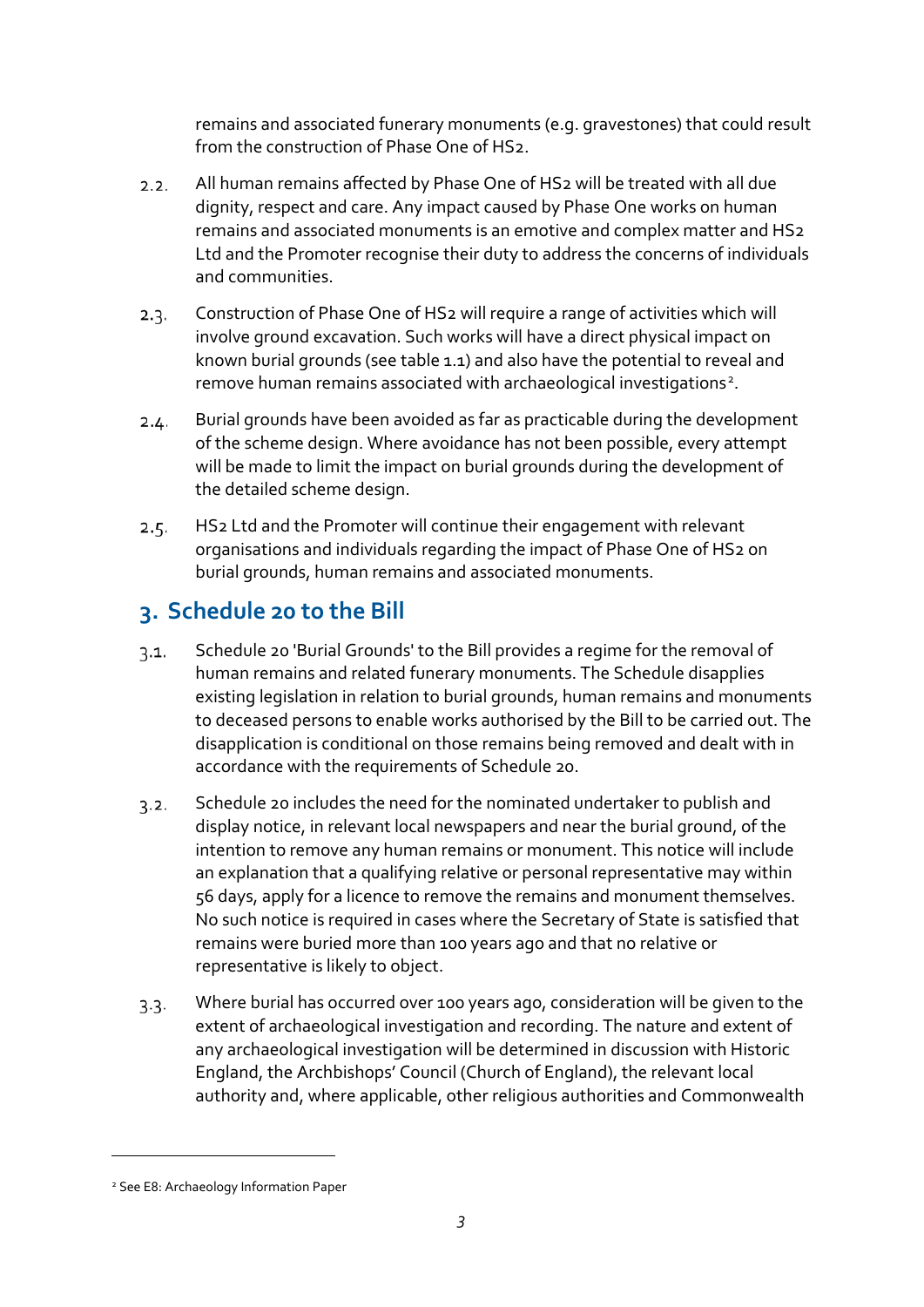War Graves Commission. The Heritage Memorandum and Code of Construction Practice set out the framework and management of archaeological and heritage investigations on Phase One of HS2 (see 'Framework for the Control of Impacts', below).

- Records of the human remains removed under the Schedule are required to be  $3.4.$ kept by the nominated undertaker and provided to the Registrar General<sup>[3](#page-3-0)</sup>. Records of monuments removed under the Schedule must be provided to the relevant local authority and the Registrar General.
- The nominated undertaker will develop a 'Burial Grounds, Human Remains and  $3.5 -$ Monuments Procedure' to implement the legal requirements of the Bill.

#### **4. Framework for the Control of Impacts**

- The EMRs<sup>[4](#page-3-1)</sup> are a suite of documents that are being developed in consultation  $4.1.$ with local authorities and other relevant stakeholders in relation to environmental impacts of the design and construction of the Proposed Scheme. Information Paper E1: Control of Environmental Impacts, provides further details. Two parts of the EMRs - the Heritage Memorandum and the Code of Construction Practice - are especially relevant to the archaeological works, where they include burial grounds, human remains and monuments that will be required as part of the Phase One of HS2 construction works.
- The Heritage Memorandum sets out how the historic environment will be  $4.2.$ addressed during the design and construction of Phase One of HS2. It provides a framework for the nominated undertaker, Historic England, local authorities and other stakeholders to work together to ensure that the design and construction of Phase One of HS2 is carried out with proper regard for the historic environment.
- The Code of Construction Practice (notably the section titled: Cultural Heritage),  $4.3.$ will require the nominated undertaker to ensure that the works are carried out in such a way as to ensure that disturbance to all heritage assets is managed in accordance with accepted industry practice and, where disturbance cannot reasonably be avoided, is controlled and limited as far as reasonably practicable.

#### **Affected Burial Grounds**

Three burial grounds will be significantly affected requiring the removal of all, or  $4.4.$ the majority of, the human remains and associated burial monuments. All were closed to burial over 100 years ago and are summarised in Table 1.1.

**Table 1.1: Known Burial Grounds directly physically affected**

<u>.</u>

<span id="page-3-0"></span><sup>&</sup>lt;sup>3</sup> The Head of the General Register Office for England and Wales, which maintains the national archive of all births, marriages and deaths.

<span id="page-3-1"></span><sup>4</sup> http://www.hs2.org.uk/hs2-phase-one-hybrid-bill/hybrid-bill/ajax/690/nojs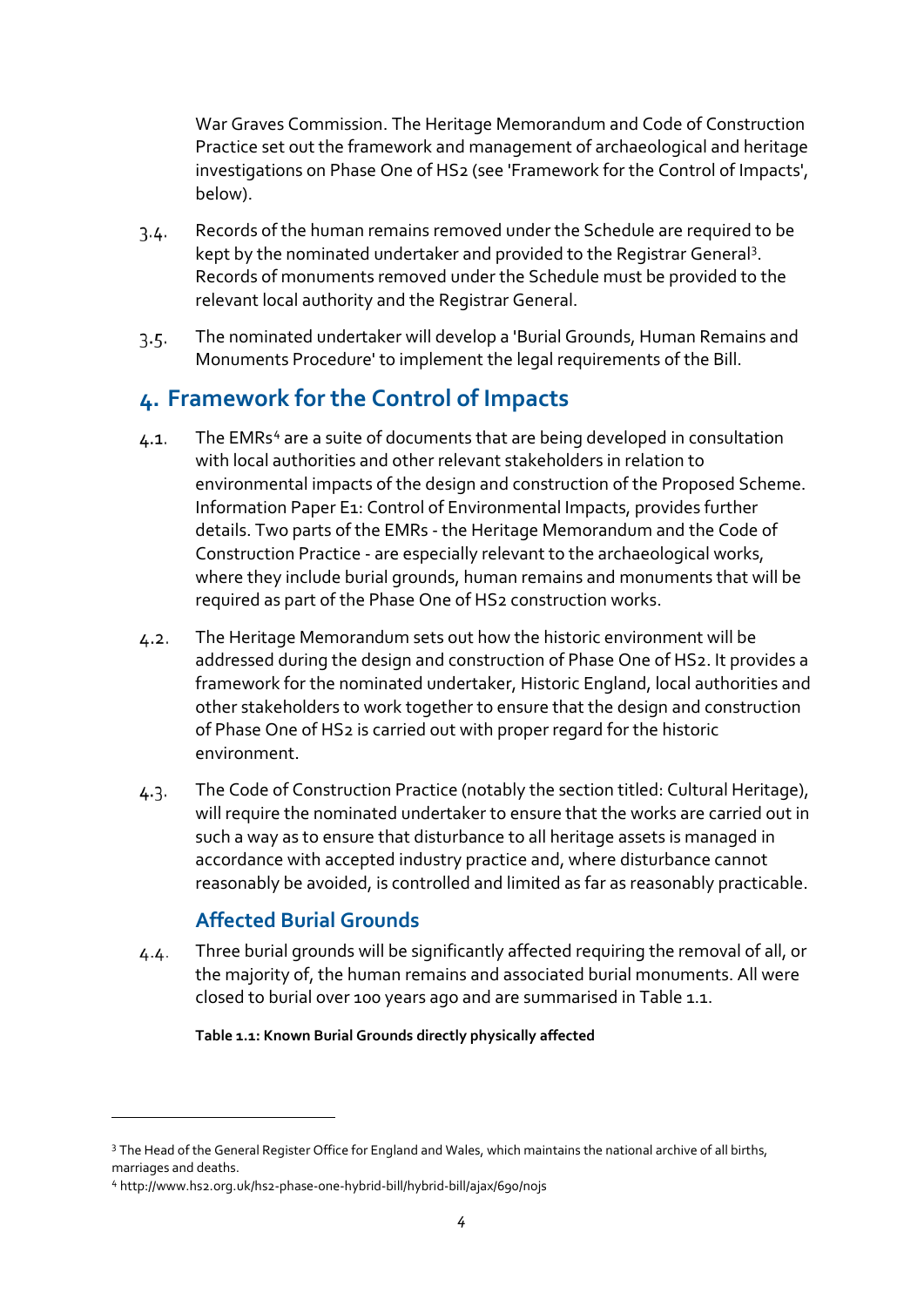| Name                                   | Date            | Disused/In<br>use? |
|----------------------------------------|-----------------|--------------------|
| St James's Gardens, Euston             | 1789-1853       | <b>Disused</b>     |
| St Mary's churchyard, Stoke Mandeville | Medieval - 1908 | <b>Disused</b>     |
| Park Street Gardens, Birmingham        | 1810-1873       | <b>Disused</b>     |

- $4.5.$ In addition to the burial grounds named above, four other burial grounds lie above the tunnelled route of Phase One of HS2 and/or lie partially within the limits of land to be acquired or used:
	- North Acton Cemetery in the London Borough of Ealing;
	- Kensal Green (All Souls) Cemetery in Royal Borough of Kensington and Chelsea;
	- St Mary's Roman Catholic Cemetery in the London Borough of Hammersmith and Fulham; and
	- St Giles Church in Chalfont St Giles, in Chiltern District.

#### **Investigation**

- 4.6. Human remains encountered along the route of Phase One of HS2 will comprise a variety of burials, deposits, monuments and associated artefacts. In some locations information exists from a range of records of burial sites and graveyards, for example the post medieval burial grounds at St James's Gardens (Euston). Other burial and associated funerary monuments may be identified during the course of on-going archaeological research and investigation, such as prehistoric or Roman remains.
- HS2 Ltd's archaeological approach to human remains and associated funerary  $4.7.$ monuments will be developed on a case by case basis and location specific investigation will be prepared to address the impact of the construction works, focusing on the research potential of the remains. The Heritage Memorandum sets out the Secretary of State's commitment to the Historic Environment.

#### **Undertakings**

- 4.8. Two undertakings have been given by the Promoter in relation to Schedule 20, one to the Commonwealth War Graves Commission (CWGC) and the other to the Archbishops' Council of the Church of England.
- The Promoter will undertake a programme of engagement, notification and 4.9. consultation with the Archbishops' Council of the Church on the preparation of location specific written scheme of investigations for the burial grounds at St James's Gardens, St Mary's and Park Street. The Promoter will secure that articulated remains will, where reasonably practicable, be removed from the Burial Ground in which they are buried by hand digging.